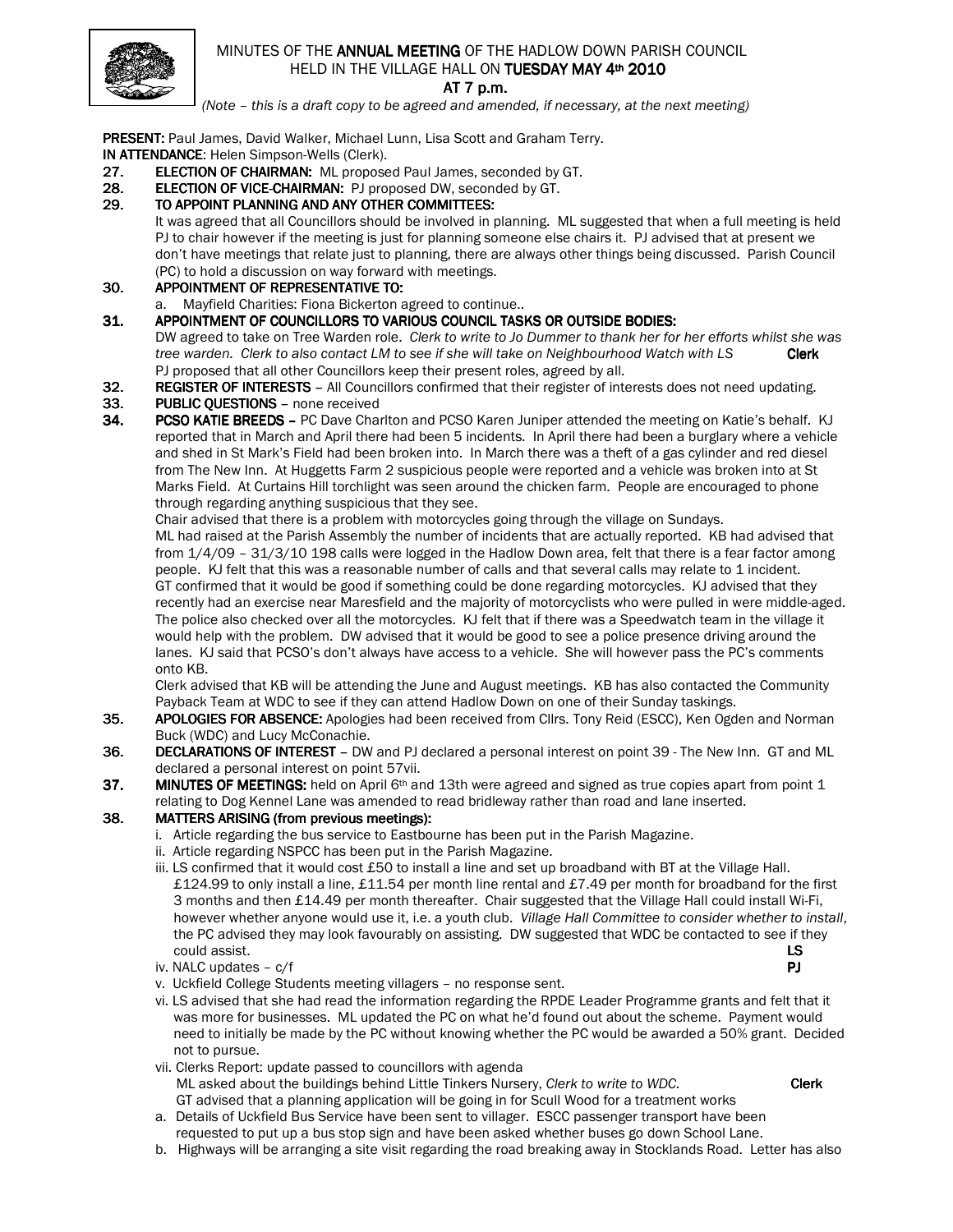been sent to ESCC requesting that they keep the lay-by near Five Chimneys Farm and that they re-tarmac the surface, they have advised that they haven't got the money to resurface the lay-by and will advise the PC if it will be kept. Highways will visit the A272 when it is raining and they are in the area, to check the ductwork near Little England Farm, previously they replaced the ironwork and did small drainage repairs and then tested that it worked. Highways to meet with ML regarding where the deer are crossing the A272.

- c. The owner of Little Tinkers Nursery has requested that the work on the entranceway not commence till August as it needs to be done when they are shut.
- d. Rights of Way team have confirmed that the landowner has agreed to replace the two stiles on the footpath opposite Hadlow House. The Rights of Way Maintenance team have also been requested to repair the sleeper bridge and steps on the route. The footpath sign at the bottom of Dog Kennel Lane has been reported to them and they will arrange for a fingerpost to be positioned just outside Broadreed Farm.
- e. Letters have been sent to Barclays and Abergavenny estate regarding the deed of trust for the Village Hall land. Barclays have requested a copy of the minute relating to the deed being lodged with them and a copy has been sent.
- f. Updated burial fees list has been sent out to local Funeral Directors.
- g. Letter has been sent to Peter Gillies congratulating him on the work on the Play Area & offering the PC's assistance. Letter has also been sent to Robert Thorpe requesting he replace the fence at the bottom of the Playing Field, PJ due to ring him.
- h. Electronic data c/f **Clerk** Communication of the communication of the communication of the communication of the communication of the communication of the communication of the communication of the communication of the co
- i. Letters have been sent to the villager who contacted the Clerk requesting a grit bin and to the one who requested a crossing outside the New Inn. Also forms requesting that the telephone box, letter box and fingerposts appear on the list of buildings and structures of local importance have been sent off. Application has been sent to English Heritage to list the telephone box and letter sent to Sussex County Playing Fields Association regarding our membership, as their invoice hasn't been received.
- j. Flytipping in Five Chimney's Lane reported to WDC however it may not be their responsibility if the items are not on their land.
- k. Archiving c/f **Clerk**
- l. The new recycling scheme has been delayed and therefore the previously announced dates for meetings with the public have been postponed.
- m. Letter was sent to WDC advising that the PC feel it is a waste of taxpayers money if another order is made regarding the road naming, if consensus has not been reached it should be kept as Main Road. Letter also copied to Pam Doodes and Ken Ogden. Also letter sent to Charles Hendry to advise him of the situation, CH has written back saying he will write to WDC asking that they ensure that the work undertaken is not in disproportion to Council Tax payers. It is possible that the properties to the east of Dog Kennel Lane will be called Summer Hill. WDC received 43 responses to their questionnaire, of this 22 requested Main Road, 16 The Ridgeway, Ridgeway or The Ridge and 4 suggested other names
- n. Notes have been sent to Eddie W. regarding lessons WDC learnt following an emergency incident.
- o. GT has confirmed that we are unable to apply for a grant due to the locality of a landfill site, as there isn't an operational site close enough to Hadlow Down.
- p. The new email addresses for councillors now appear on the website and in the PM.
- q. A copy of their public liability insurance has now been received from Barcombe Landscapes.

### 39. PLANNING APPLICATIONS:

WD/2010/0581/F & WD/2010/0582/LB - THE NEW INN, MAIN ROAD - Proposed extensions, alterations and refurbishment of listed public house and hotel – The Parish Council welcome the application and the potential investment into The New Inn. We have a number of concerns as listed below:

- 1. Lack of parking and impact this will have to local residents. Parking would not be possible on the busy A272 as the pub is on a long bend. Parking is also not viable in Hut Lane. We would suggest that extra parking be made available on the proposed beer garden and play area.
- 2. We are concerned regarding the redundant fuel tanks, as mentioned in the Design and Access Statement point 7.29 and we are certain, from local knowledge, that these tanks have never been emptied, desludged or made safe following cessation of fuel sales. We would recommend a pre-planning condition be inserted that remediation of the fuel tanks be carried out before any works commence.
- 3. The Parish Council would like to see provision given for rainwater harvesting for reuse within the premises, as a way of dealing with any potential flood risk to properties lower down Hut Lane and in Standen Mews. There is already a huge amount of water from the recently built Standen Mews affecting the bottom of the lane.
- 4. Visibility out of Hut Lane needs to be maintained across the forecourt, this means that parking should not be allowed on the forecourt.

WD/2010/0900/LB - WOODREED FARMHOUSE, STONEHURST LANE, FIVE ASHES, TN20 6LJ - Proposed internal alterations to existing extension to provide an additional staircase and family bathroom. – The Parish Council support this application.

WD/2010/0014/F - UNIT 5, COLES HALL BARNS, FIVE ASHES TN20B 6JH - Change of use of existing building to cheese storage from general storage. Retention of 2 no. storage tanks for unpasteurised milk and whey associated with existing cheese making business – amended site address to Coles Hall Barns and notice served on owner of Coles Hall – The Parish Council fully support this application and give their encouragement to this rural cottage industry in the High Weald.

### **GRANTED PLANNING PERMISSION:**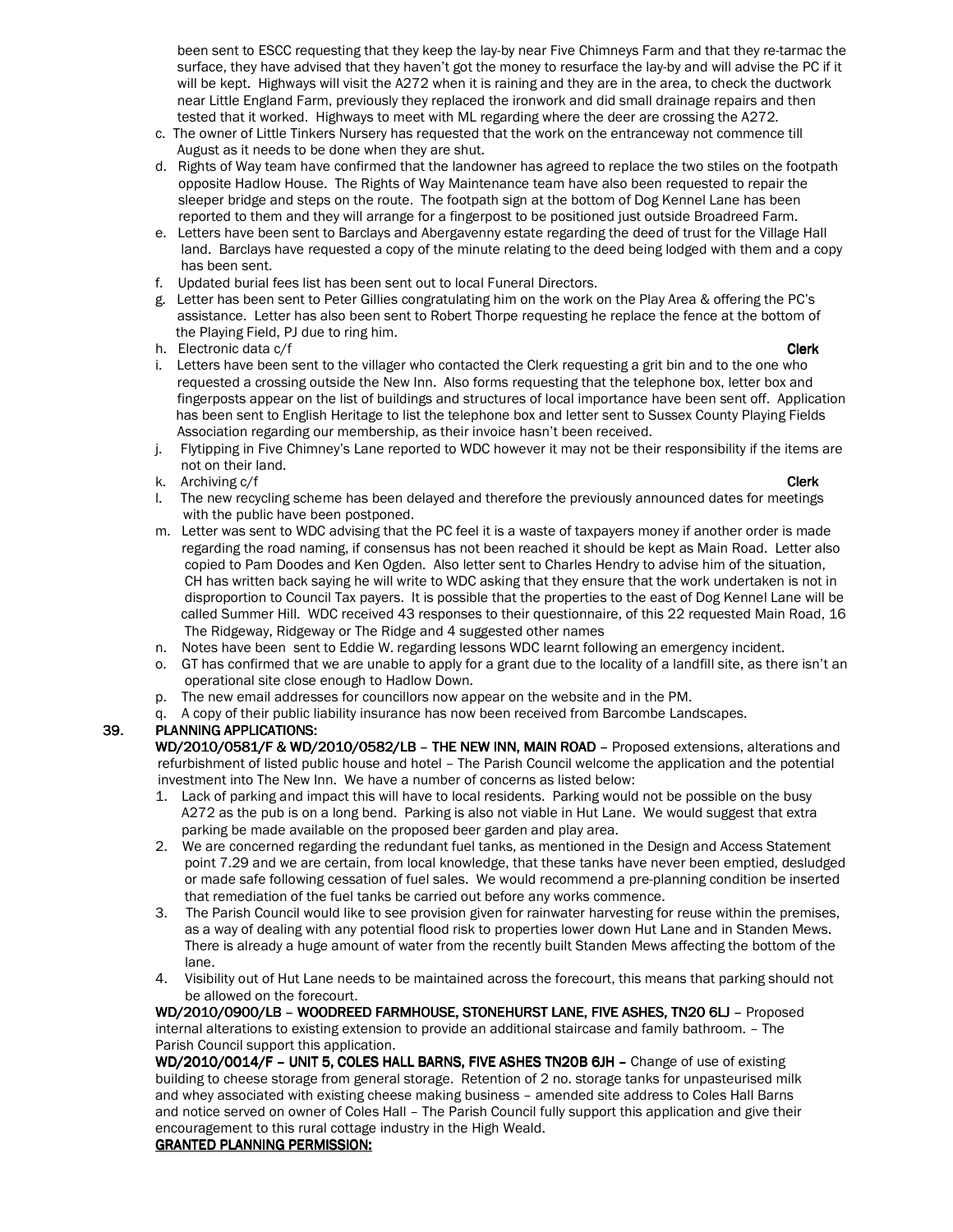None received

#### REFUSED PLANNING PERMISSION:

WD/2010/0392/F - THE OAST HOUSE, SHEPHERDS HILL - Demolition of front porch rear conservatory and rear utility and replacement with single storey extension and new front porch.

TM/2010/0058/TPO - LAND ADJACENT ROSE COTTAGE - Fell one oak within tree preservation order (Hadlow Down) no. 25/3, 1989 – application refused.

- 40. REPORTS FROM CLLR. TONY REID, ESCC & CLLR. KEN OGDEN/NORMAN BUCK WDC Nothing received in their absence.
- 41. BANK RECONCILIATIONS: Bank reconciliations for  $31$ <sup>st</sup> March and 26<sup>th</sup> April 2010 agreed and signed as correct 42. OTHER FINANCE MATTERS:
	- i. Payment of £2538.00 was ratified payable to Industrial Engineering Plastics, taken from Pathfinder Grant.
	- ii. Payment of £564.00 was ratified payable to GW Allen Contractors for seat
	- iii. Payment of £56.40 was ratified payable to Technix rubber and plastics, taken from Pathfinder Grant
	- iv. Payment of £329.00 was ratified payable to Allen Transport, taken from Pathfinder Grant
	- v. Insurance the Clerk updated the PC on the quotes she had received. It was decided that the new play area should be insured 'all risks'. It was also agreed that the area the PC rent on the Playing Field should continue to be covered by them for public liability. LS confirmed that the play area will need to be regularly inspected. Clerk recommended and it was agreed to take out insurance through Suffolk ACRE Insurance Services.
- vi. Village Hall sign quote has been received from ESCC for a new directional sign for the village hall for £162.80 + VAT with a proposal that it be placed on the corner of Hut Lane on the western side. Discussion held regarding whether there is presently sufficient signage. ML proposed that the PC support a new sign, seconded by GT. Agreed that the PC will pay for the sign and its installation, Clerk to contact ESCC and arrange. **Clerk** and the contract of the contract of the contract of the contract of the contract of the contract of the contract of the contract of the contract of the contract of the contract of the contract of the contr
	- vii Precept payment of £10611 received
	- viii. Clerks training bursary of £100 has been credited to the PC's bank account by NALC
	- ix. The Clerk has not received an invoice for the grass cutting at the Playing Field in 2009, neither have the Playing Field committee.
- 43. ACCOUNTS FOR PAYMENT The following were agreed by all and cheques raised:
	- i. Helen Simpson-Wells. Salary £747.06 includes £23.60 for mileage, £183.72 training hours and £59.81 expenses. £520.00 already paid by standing order, therefore cheque raised for £227.06.
	- ii. Cheque 901 payable to St Mark's Church cancelled and replacement raised payable to The Parish of Buxted and Hadlow Down for £35.00
	- iii. Peter Gillies £464.30 for itemised invoices for the play area, to be taken from Pathfinder Grant
	- iv. Allen Transport £188.00 to be taken from Pathfinder Grant
	- v. WDC dog bin emptying £66.45
	- vi. S. Taylor £471.83 to be taken from Pathfinder Grant
	- vii. Still Diggin £750.00 to be taken from Pathfinder Grant
	- viii. Hadlow Down Village Hall £100 hire of hall
	- ix. WDALC subscription £20
	- x. Viking Direct stationery £103.38
	- xi. Simon Goacher payroll £90.94
	- The following payments were also signed and will be ratified at the next meeting:
	- Jupiter Play and Leisure £1581.55 to be taken from Pathfinder Grant
	- James Dell £600.00 to be taken from Pathfinder Grant
	- Swan Timber £323.48 to be taken from Pathfinder Grant
	- Allen Transport £141.00 to be taken from Pathfinder Grant
	- J. Pooley £960.00 to be taken from Pathfinder Grant

Chair advised that it was good to see GT at the meeting and it is good to see that he is feeling a lot better. DW advised that the PC will need to see a copy of the Public Liability Insurance of anyone who works for them.

44. WDC AND ESCC SUPPORT FOR EMERGENCY PLAN  $- c/f$  due to absence of representation from WDC and ESCC

- 45. LITTER IN COUNTRY LANES Raised at the Parish Assembly. ML suggested one person adopt a lane and collect litter there once a year. It was felt that WDC need to do more to clear the litter. Chair advised that as the hedges don't get cut right back not all the litter can be seen. DW felt it would be good to get the school involved. Clerk to write to WDC to see what action they could take and to advise them that the PC is willing to work in partnership with them. LS to speak with Claire Rivers to see how the school can get involved. **Clerk/LS**
- 46. SPEEDING MOTORCYCLES and Police lack of response for the last 12 months Clerk to write to local police inspector advising that lack of response is unacceptable. PC feel that unmarked police cars/motorcyclists should be in the village vicinity especially on a Sunday. Speeding motorcyclists was raised at last years Parish Assembly. Motorcyclists go fast down the straights so ideally the police need to be placed strategically to cover these areas. **Clerk** the contract of the contract of the contract of the contract of the contract of the contract of the contract of the contract of the contract of the contract of the contract of the contract of the contr
- 47. NEW VILLAGE COMMUNITY HALL correspondence has been received regarding the progress of the new Village Hall, GT to respond. GT advised that a coffee morning was held at the school on the 24<sup>th</sup> April which was very well attended, overwhelming support for a new hall apart from the Bowls Club who felt it should be built on the field north of the present village hall. The completed questionnaires are now being analysed. LS advised that she was supposed to be representing the PC at the coffee morning but was aware of this. She then went through the questionnaire with the PC that she has been asked to complete. GT confirmed that there needs to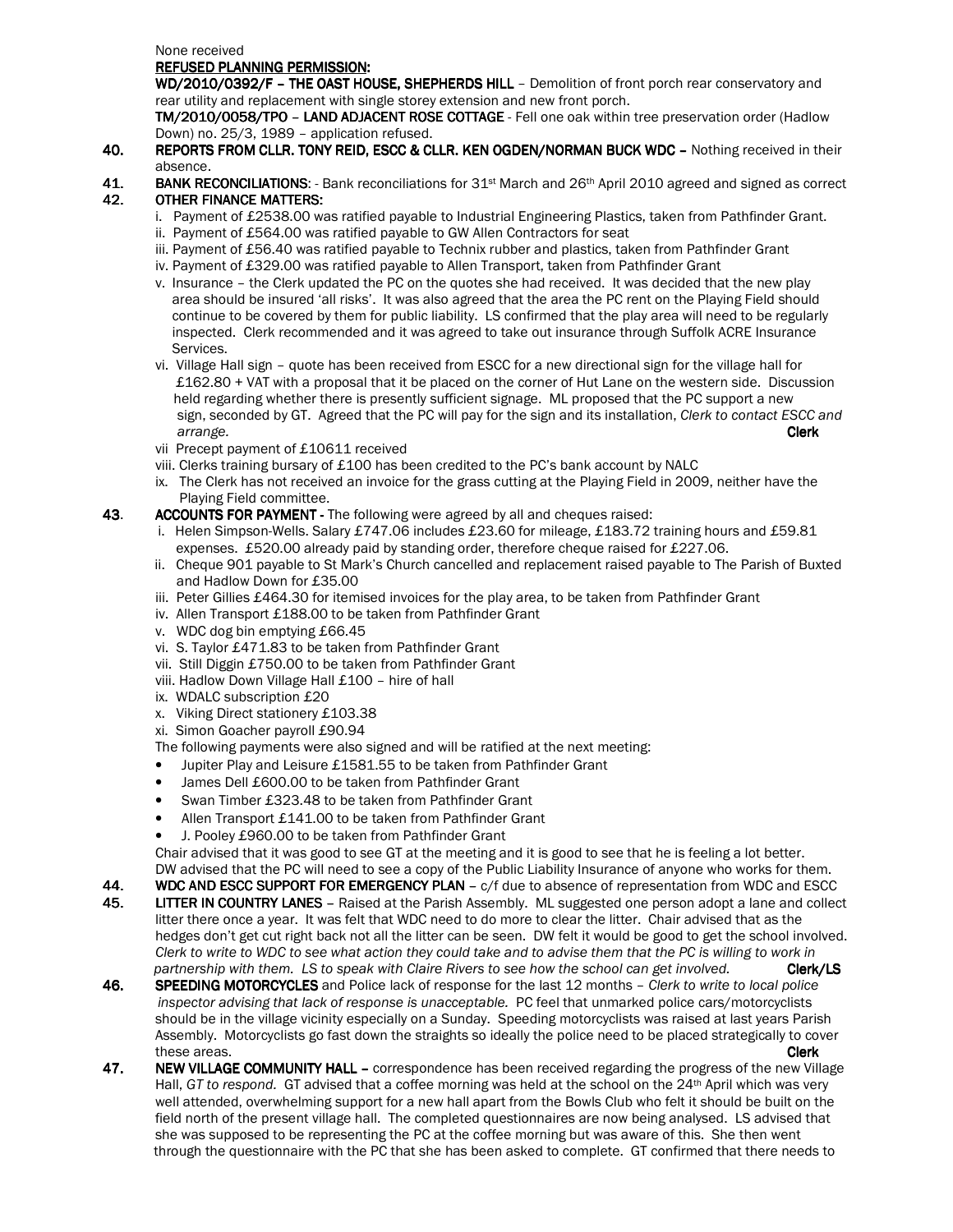- be another meeting to decide how to move forward.<br>**48. LITTER AND DOG BINS UPDATE** WDC have confirmed that there is 1 dog bin at the Plaving Field and 4 lit LITTER AND DOG BINS UPDATE - WDC have confirmed that there is 1 dog bin at the Playing Field and 4 litter bins (outside the school, outside the Playing Field, near Tinkers Lane and opposite The New Inn). WDC feel that the 1 near Tinkers Lane and the 1 opposite the New Inn could be emptied on a fortnightly rather than a weekly basis. Chair advised that this wouldn't be feasible with the bin near Tinkers Lane as it is often overflowing. Some Councillors felt that the price is expensive however others felt that it was reasonable. Councillors to check whether the bin near the New Inn looks like it could be moved to a fortnightly empty. ALL WDC have confirmed that a best value exercise would not have been performed for dog and litter bin emptying as it could not justify the expenditure this would involve.
- 49. **ELECTRONIC PLANNING** It is felt that the resolution of the scanning needs improving at WDC and it was suggested that WDC should do the power point presentations for PCs as otherwise it is increasing the Clerks workload. GT advised that it would be good if the PC could link direct to the planning site at the meeting. It was suggested that Councillors should have read any long documents prior to the PC meeting. Clerk to contact WDC and ask them to attend a PC meeting in order that the PC can go through the problems they are having with the electronic planning, to also suggest that WDC do there own power point presentation on a plan in order that the PC can see how this compares with the Clerks presentation. Clerk updated the PC on the amount of time it has taken her to do the recent power points. The recent of the recent power points.
- 50. UPDATE ON PLAYLINK INVOICE GT discussed the response that has been received from Playlink. It is felt that the charge is excessive for the amount of work that has been undertaken and what was recommended wasn't suitable for the site due to the topography etc. GT to send a response to Playlink together with a copy of the work they produced and copy in ESCC. GT will ring and discuss with ESCC prior to sending letter. Clerk to contact SALC and discuss where the PC stands regarding the invoice. It was felt that ESCC need to take a degree of responsibility for the problems and that the sketch produced by Playlink could relate to anywhere and wasn't necessarily unique to Hadlow Down. Clerk/GT erastic extension of the Clerk/GT error of the Clerk/GT erastic error of the Clerk/GT
- 51. UPDATE FOLLOWING MEETING WITH HIGHWAYS REGARDING HOLES IN HEDGE NEAR HADLOW HOUSE PJ met with representative of Highways department and showed him the number of holes in the hedge, about 12 holes have appeared in the last 4-5 years. He was advised that nothing could be done and that there have been no fatalities in the last 3 years. PJ asked that he be shown another stretch of road with that number of holes which Highways declined to do. Highways will look at the water issues on the road. The PC have highlighted this stretch of road to ESCC as they know it to be dangerous. Highways feel that there are a number of contributing factors creating the problem rather than just 1 issue.<br>52. WORKING PARTY REVIEW OF CLEANING AND GREENI
- WORKING PARTY REVIEW OF CLEANING AND GREENING WEALDEN; WORKING WITH PARISH AND TOWN  $COUNCILS - passed to ML prior to meeting - c/f$  ML
- 53. FOOTPATH 29B bonfires next to the footpath, widening and resurfacing Rights of Way have advised that to widen the path the fence to the side of the path would have to be moved back. If the grass verge was cut away the path would be more accessible for 2 people, they are prepared to resurface. Clerk to write to Rights of Way requesting that they resurface the path and bring it up to specification. The contraction of the Clerk Rights of Way have also advised that they have received a complaint about bonfires near the path, they will be referring this to the Environment Health Team.
- 54. PLAY AREA update and proposed notice for playing field ML proposed that the notice be accepted. Chair felt that it should also advise that i.e. "if you find any faults, damaged equipment or hazards please ring Clerk to contact SALC for advice and GT to get quotes. Clerk contact the clerk/GT clerk/GT Peter Gillies has contacted the Clerk regarding spending the money that will be reclaimed from the VAT. The Clerk has spoken to the Internal Auditor who has confirmed that the money can be transferred from reserves for the final invoices and then paid back into reserves once the tax reclamation has been received. Clerk as Responsible Financial Officer recommended this course of action, agreed by all. Clerk has confirmed to PG that cheques cannot be raised without a valid invoice.
- 55. RISK ASSESSMENT Clerk has been sent a copy of the risk benefit assessment for the rope swing at the play area. The area has now been fenced off and warning signs put up. Burial ground risk assessment c/f. **PJ**  $\blacksquare$ 
	-
- 56. REPORTS FROM COUNCILLORS (COUNCIL MATTERS AND OUTSIDE BODIES): none received.

### 57. CLERK'S MATTERS:

- i. Hours checked agreed and signed, extra hour that was undertaken in March and the extra hours worked in April to be discussed at review meeting.
- ii. Archiving the PC agreed that the Clerk could record archiving under extra hours
- iii. Allotments a request has been received for an allotment, as none available waiting list created.
- iv. Correspondence received regarding Waste and Bish Woods, Clerk has liaised with the Tree Warden and responded to the letter advising them to contact the Tree Preservation Officer at WDC
- v. The Village Maintenance Team should have now done all the work that the PC requested they complete, apart from cutting the verge near Tinkers Park which is scheduled to be done just before the steam rally. WDC have advised that they will be running initiatives in the near future to combat the litter problem.
- vi. Report from Highways regarding Dog Kennel Lane the Highways Inspector has now visited the lane twice with their Maintenance Manager and they consider the lane to be within acceptable standards as laid out in their County Council's Policies. Clerk to write to Colin James to update him and advise him that the PC have done what they can and if he wants to take it any further he will need to write to Highways department.